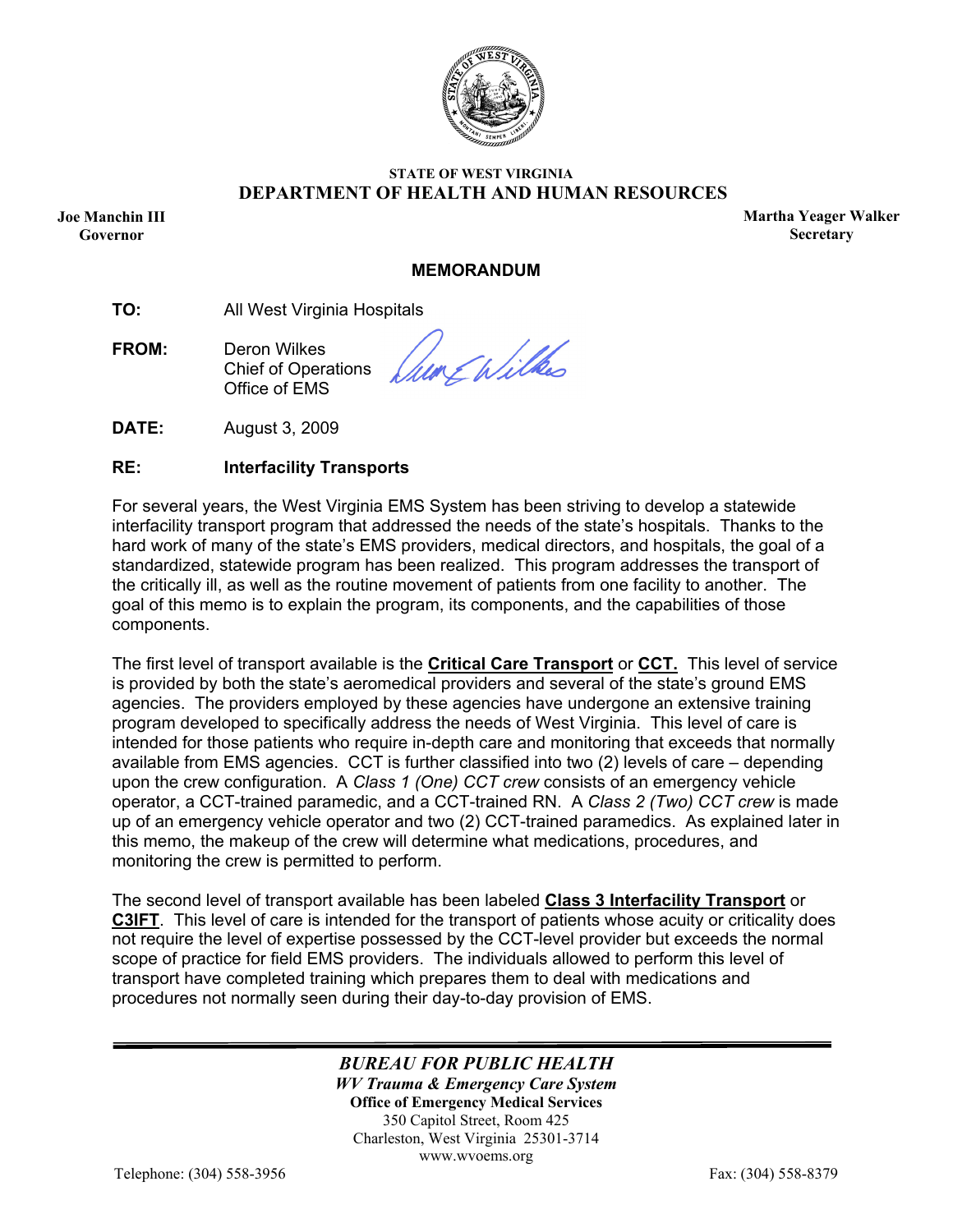## **Interfacility Transport August 3, 2009 Page 2 of 2**

The third level of transport will be known as **Class 4 transports**. These transports are those transports which involve medications or procedures normally utilized by EMS field paramedics.

Of course, the implementation of this program has no effect on transporting *basic life support* patients who do not require any medications or monitoring (other than basic vitals) during transport. The other exception to the program is known as **Class 0 transports** which are those transports where the transferring facility elects to maintain medical responsibility for the patient during the transport and sends appropriate staff (physician or qualified registered nurse) with the patient to provide all necessary care and monitoring during the transport. The EMS system then provides the vehicle, an emergency vehicle operator, and one (1) certified EMS provider of any level.

The attached chart has been developed to assist you in determining which medications or procedures may be administered, readministered, or monitored by the various classes of EMS providers. Items marked "1" or "2" must be managed by an appropriately staffed CCT crew as explained above. Items marked "3" can be transported by a paramedic who has completed the C3IFT training described above and those items marked "4" can be transported by a field paramedic. An ESMA-Intermediate and an EMT can also be used to transport patients requiring items which are marked with a "5" and "6" respectively. **Medications and procedures not listed on this chart are not permitted to be transported except as a Class 0 Transport as outlined above.** EMS providers transporting medications and/or procedures beyond their approved level of care will be considered to be practicing beyond their scope of practice and face disciplinary actions against their certifications.

I would encourage you to discuss with your area agencies the level of interfacility transports they are capable of providing before the need arises. Requesting an agency to perform a transport they are not capable of providing only delays the transportation of the patient. I can provide you a list of agencies who are licensed to provide CCT transportation as well as a list of those who indicated they have C3IFT-trained staff available.

Please take a few minutes to review the attached chart and discuss it and the program with your staff. Additional copies of the chart are available upon request. If I can be of any assistance or if you have any questions, please feel free to contact me. I can be reached in the office (304.558.3956) or by email (deron.e.wilkes@wv.gov).

**The program described in this memo takes effect at 12:01 AM, September 1, 2009.** Thank you for your assistance with the implementation of this program and its components.

cc: Regional Medical Command Centers Regional Program Directors Regional Medical Directors EMS agencies